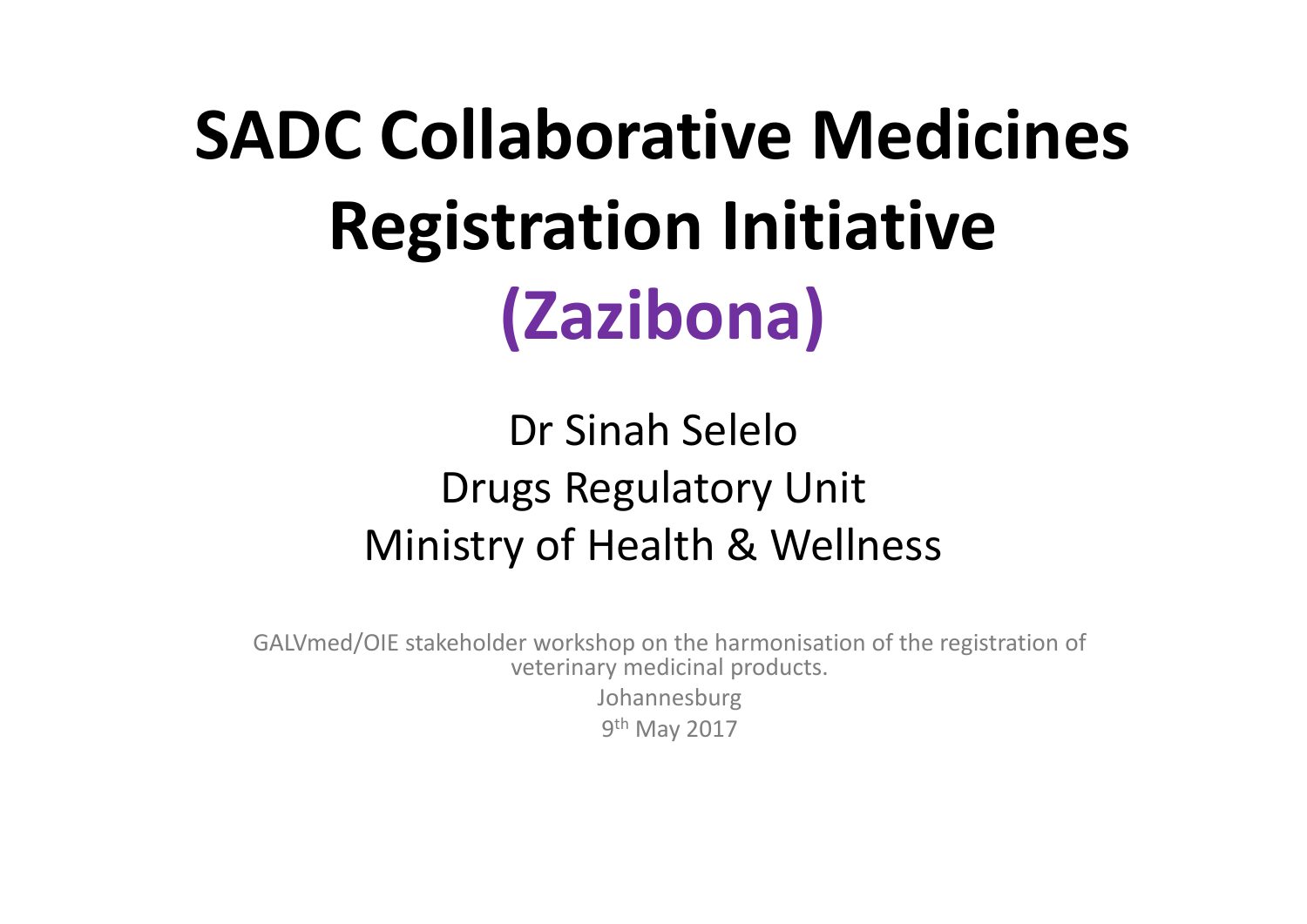### **Presentation Outline**

- $\bullet$ Brief Background
- $\bullet$  Objectives of the Collaborative procedure
- ZAZIBONA Process
- $\bullet$ Achievements
- $\bullet$ • The Future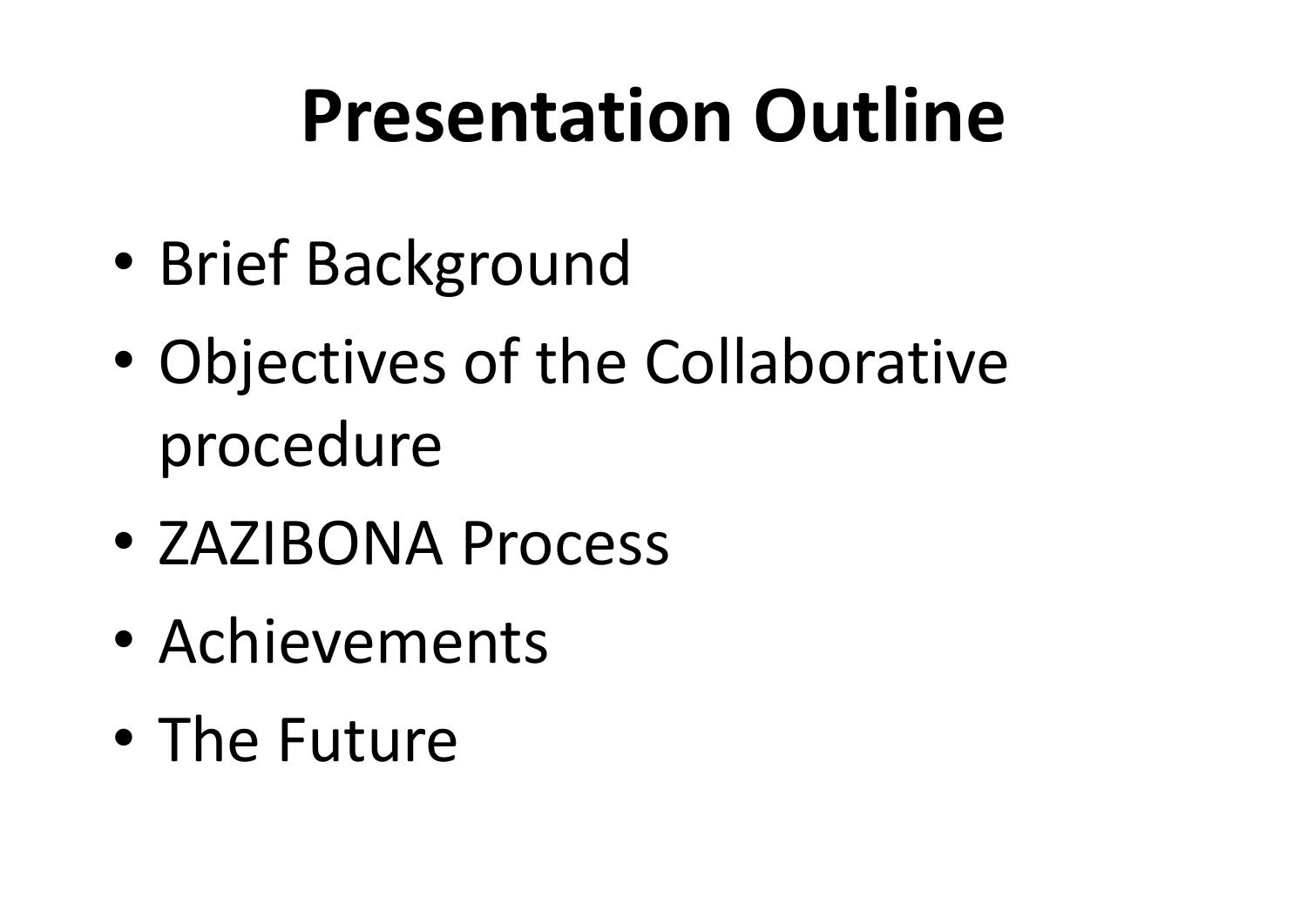## **Brief Background**

- SADC is a regional economic group with 15 Member States (MS)
- Varying regulatory capacities in the region –11 MS actively issue marketing authorizations
- Harmonisation of registration of medicines
	- Charles Construction – Directive issued by SADC Ministers of Health in 1999
	- Charles Construction Work focused on development of technical guidelines (> 22 guidelines developed)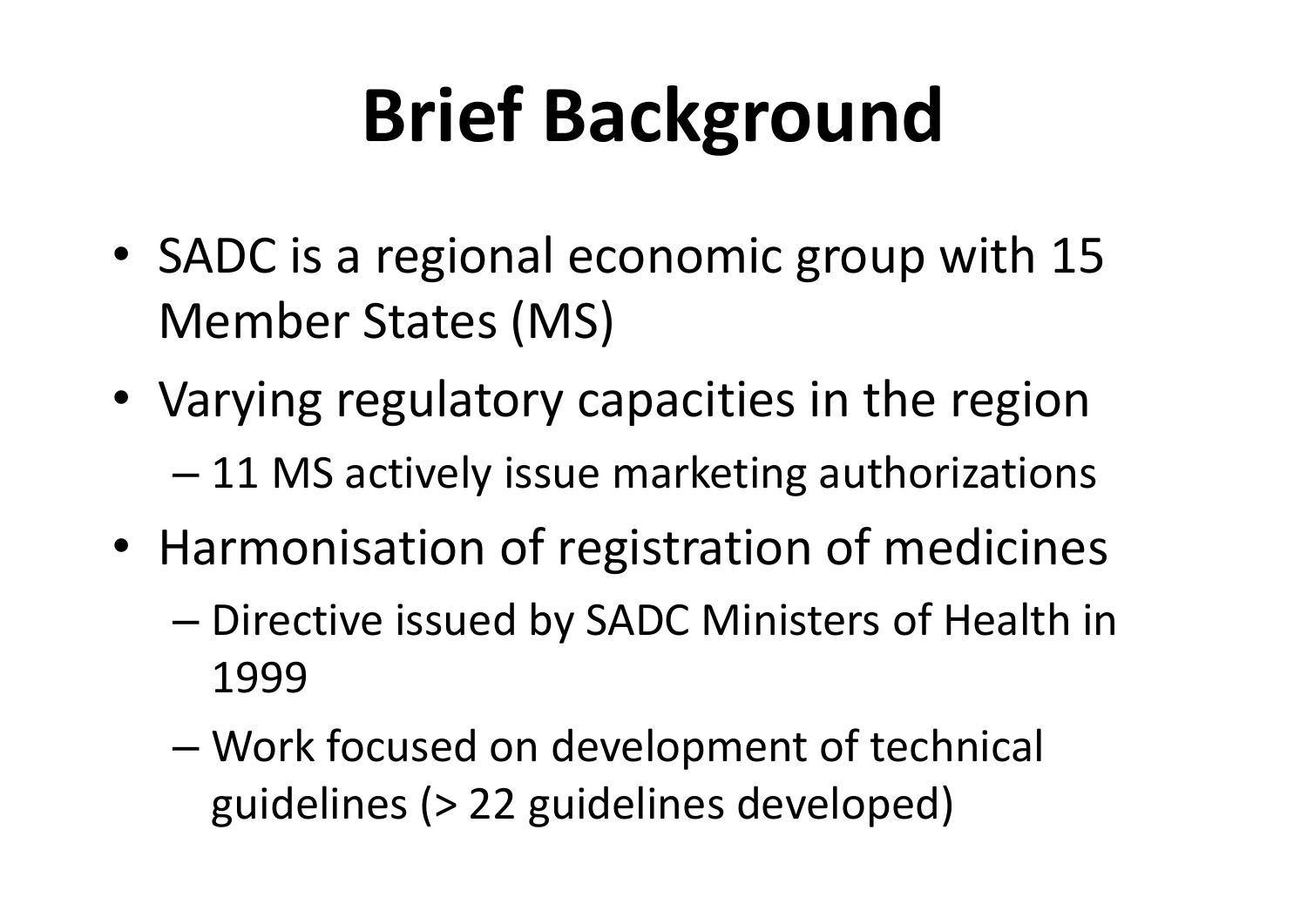#### Public Health

 SADC Protocol on Health 1999 o SADC Pharmaceutical Business Plan 2015 - 2019

# Economic & Industry Interests SADC Industrialization Strategy and<br>Roadmap 2015 – 2063<br>o Strategy on Regional Manufacturing of

*2*

*1*

Essential Medicines and Health Commodities (2016-2020)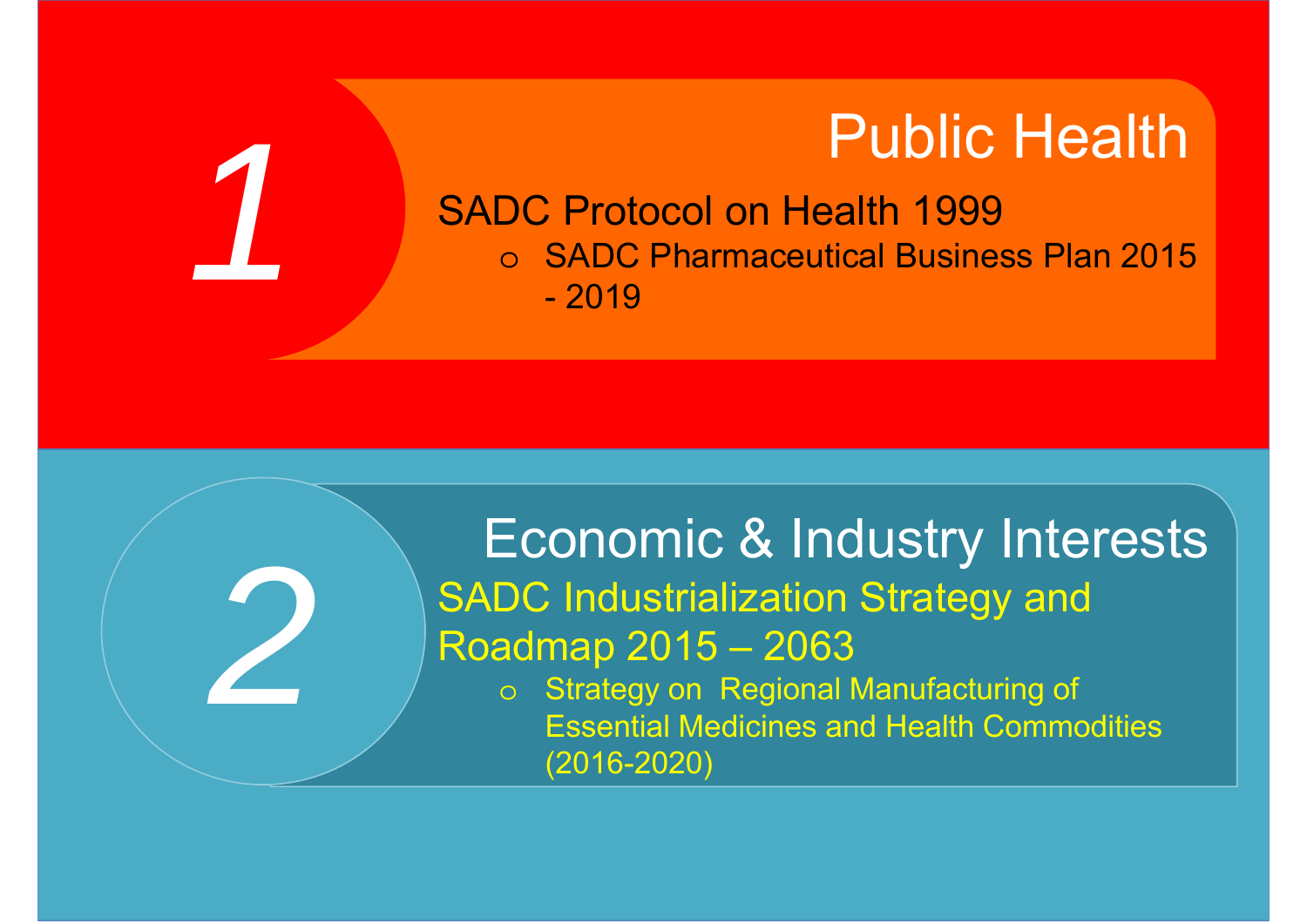#### **The challenge is to achieve balance**

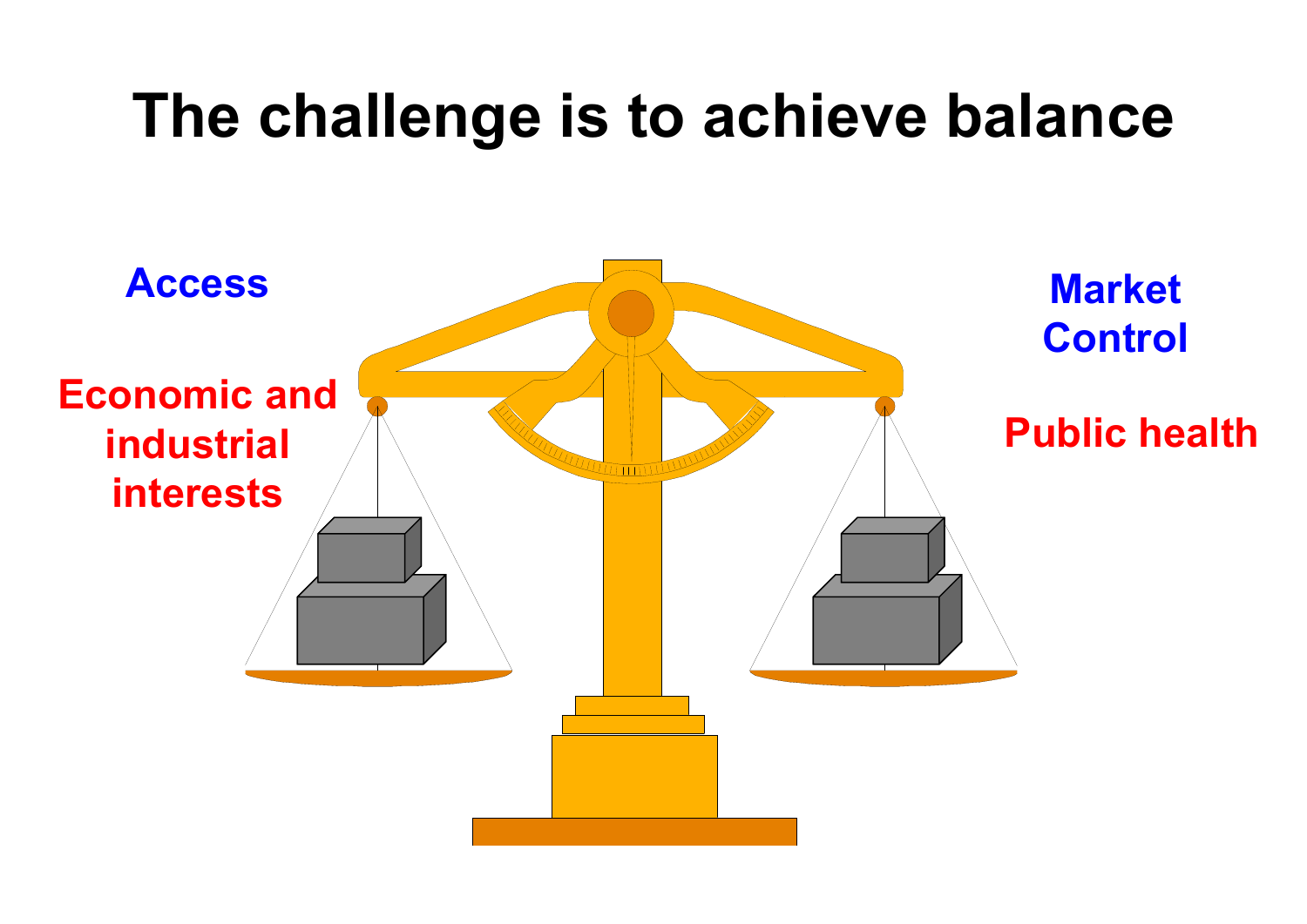#### **WHO prequalified**

**Reviews & inspection by each NMRA**

## Duplication of effort



**Approved by wellresourced Authorities**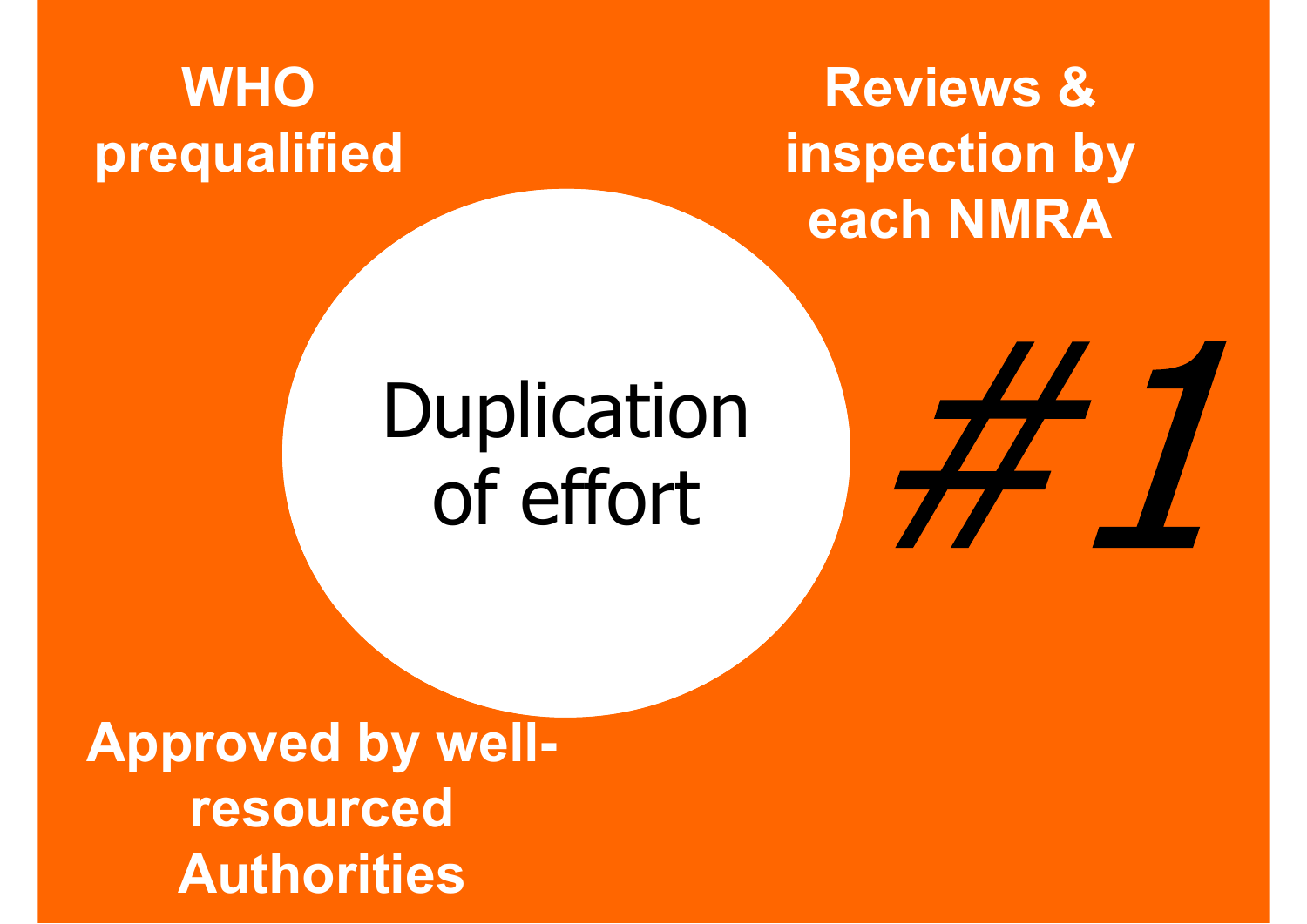### If you want to go quickly, go alone. If you want to go far, go together. ~ African proverb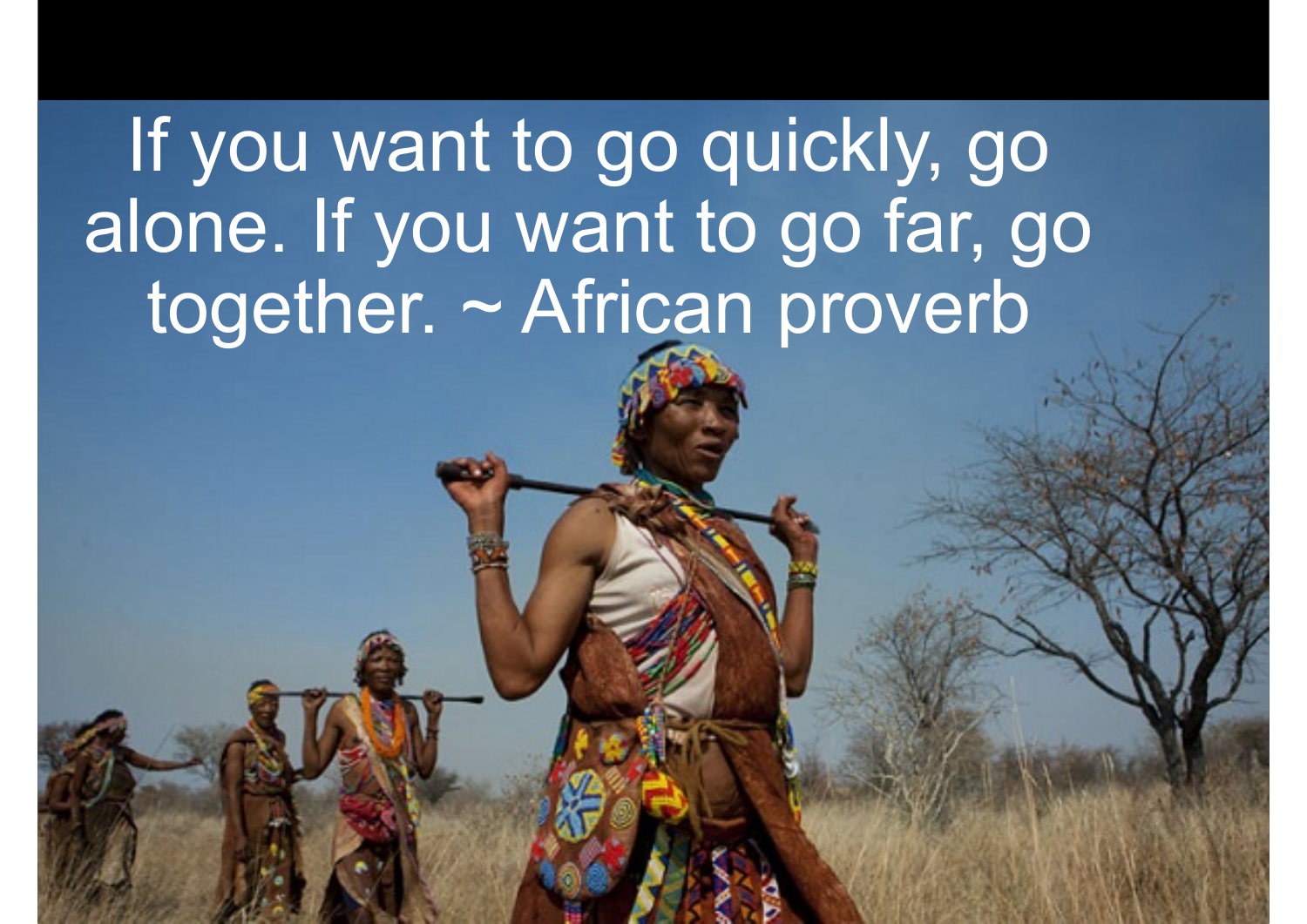### A single stick may smoke, but it will not burn. ~ African proverb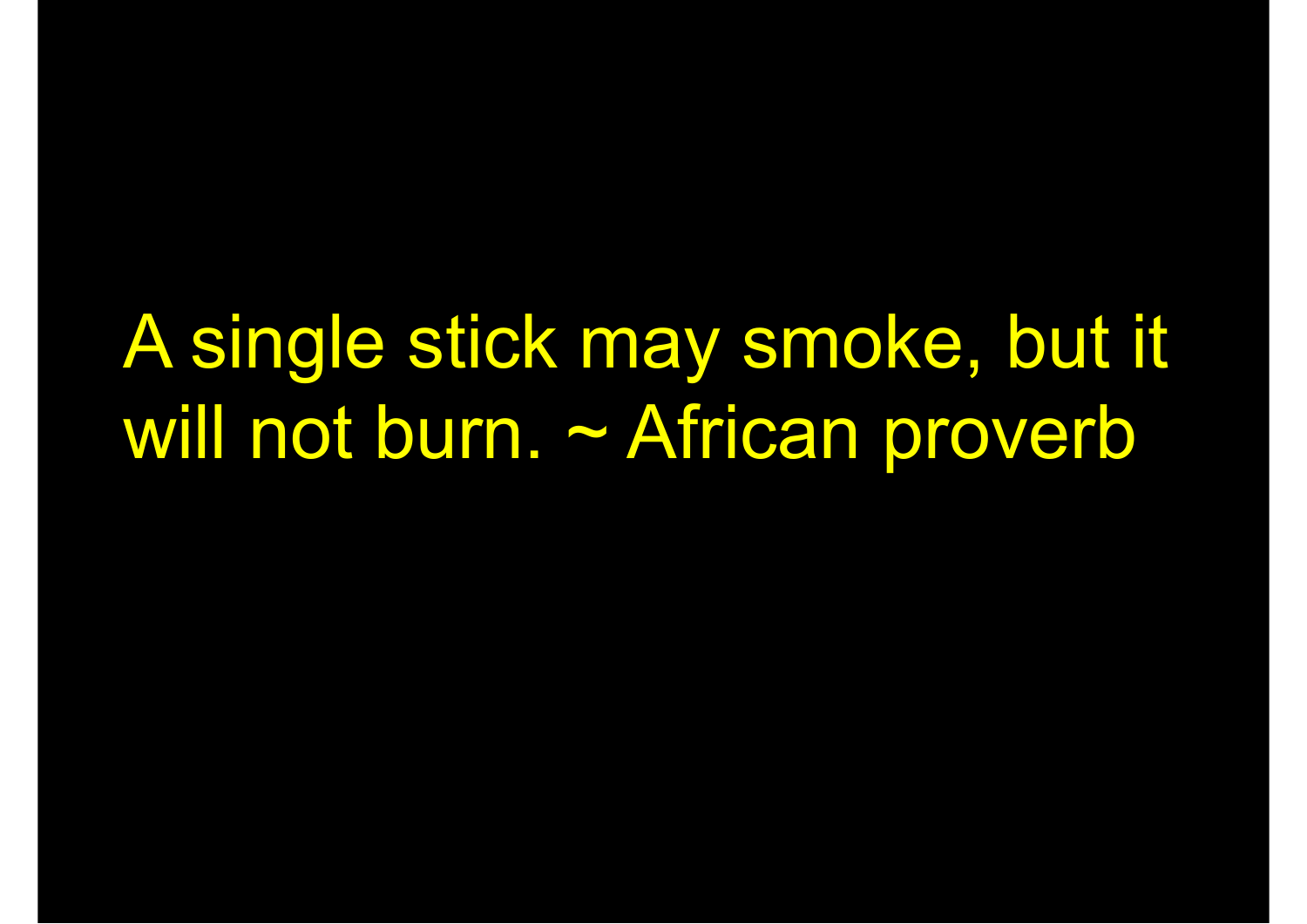### **SADC – Collaborative Medicines Registration Initiative (Zazibona)**

- Endorsed by SADC Ministers of Health & Ministers Responsible for HIV & AIDS in January 2015
	- $-$  Expand to other SADC Member States beyond the 4 founding Member States
- **5 Active Participating Member States**
	- Botswana
	- Namibia
	- South Africa *(joined June 2016)*
	- Zambia
	- Zimbabwe
- **1 non-active participating Member State**
	- –Swaziland *(joined Nov 2016)*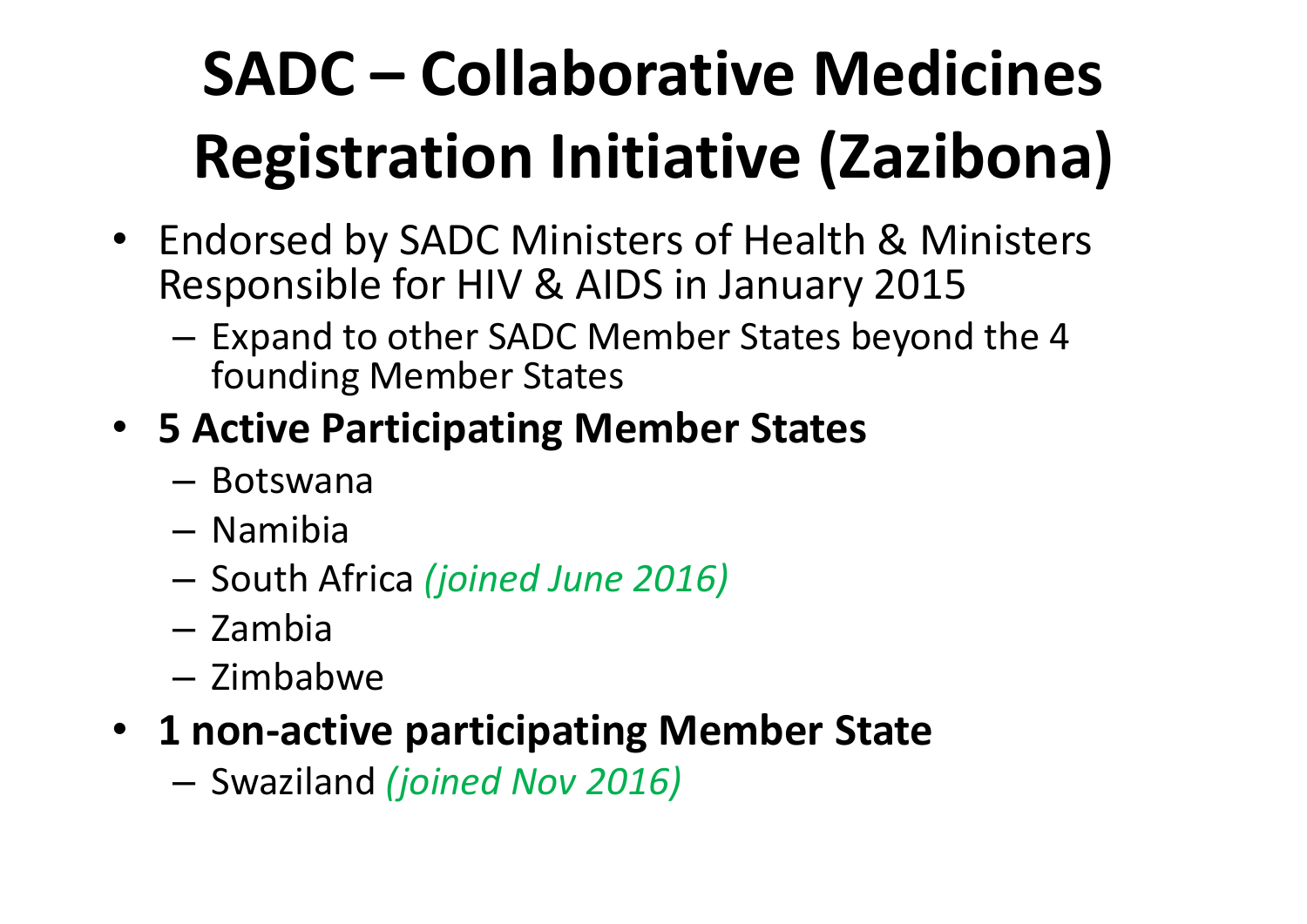## **Objectives**

- Initiative to collaborate in assessment and inspections for medicines registrations with objectives to:
	- Reduce workload
	- –– Reduce timelines to registrations
	- – Develop mutual trust and confidence in regulatory collaboration
	- – Platform for training and collaboration in other regulatory fields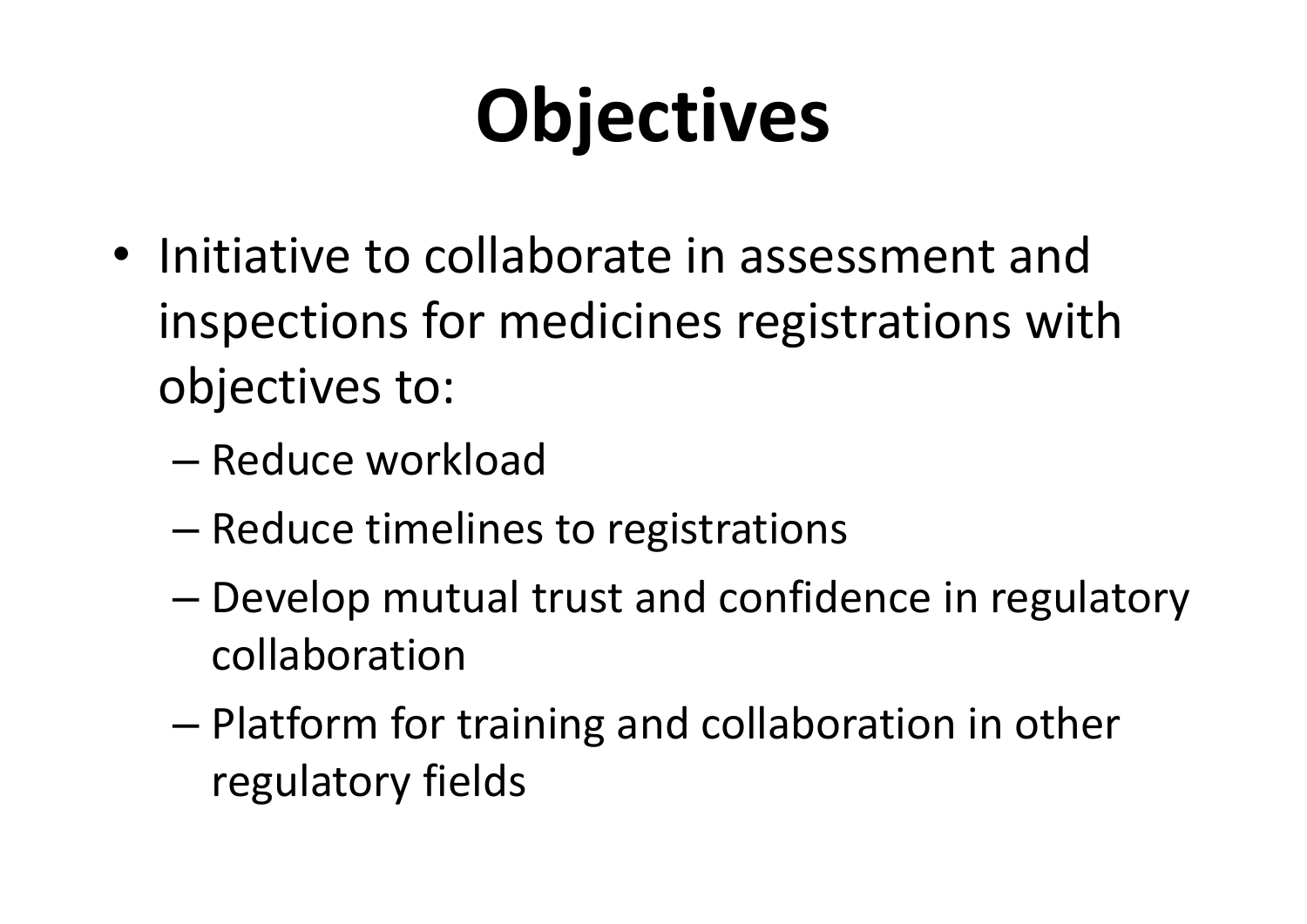## How does this work ?



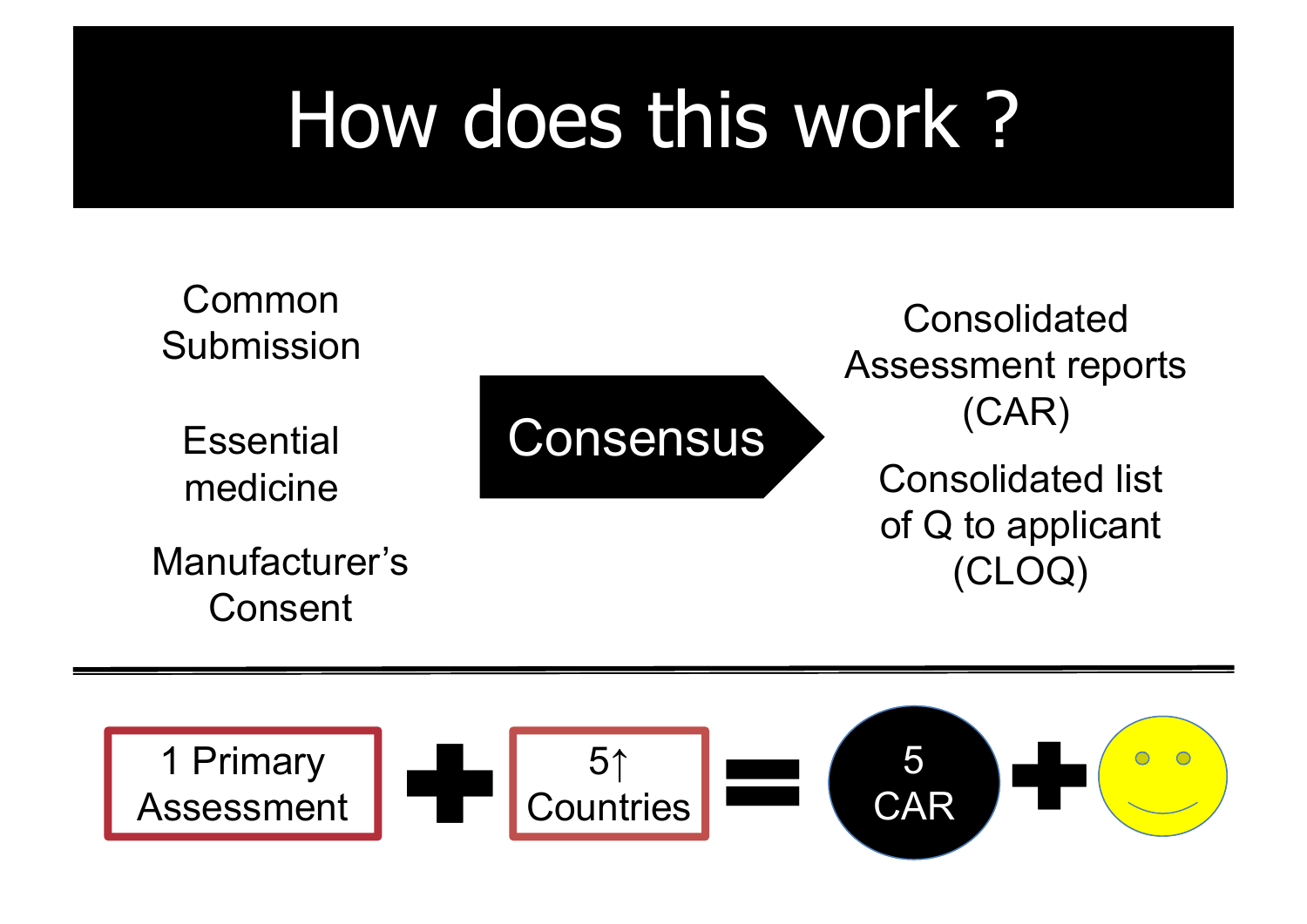#### Timelines

- $\bullet$  **Day 0** of Zazibona process: Meeting 1: Agreement on Rapporteur, assumed that screening in countries is OK
- $\bullet$  **Day 75**: Rap circulates the AR1 to Zazibona NRAs and reviewer, reviewer assesses the AR1 and LoQ1
- $\bullet$  **Day 90** = Meeting 2: Discussion and common position Position on compliance and inspection triggers
- $\bullet$  **Day 105:** LoQ1 forwarded to the applicant, response time 45 days (90 days maximum)
- • **Day 150:** Rap receives Responses1 from the applicant and starts assessment
- • **Day 165**: Rap circulates AR2 (assessment of responses1) and LoQ2 to Zazibona NRAs and reviewer, reviewer assesses the AR2 and LoQ2
- $\bullet$ **Day 180**: Meeting 3: Discussion and common position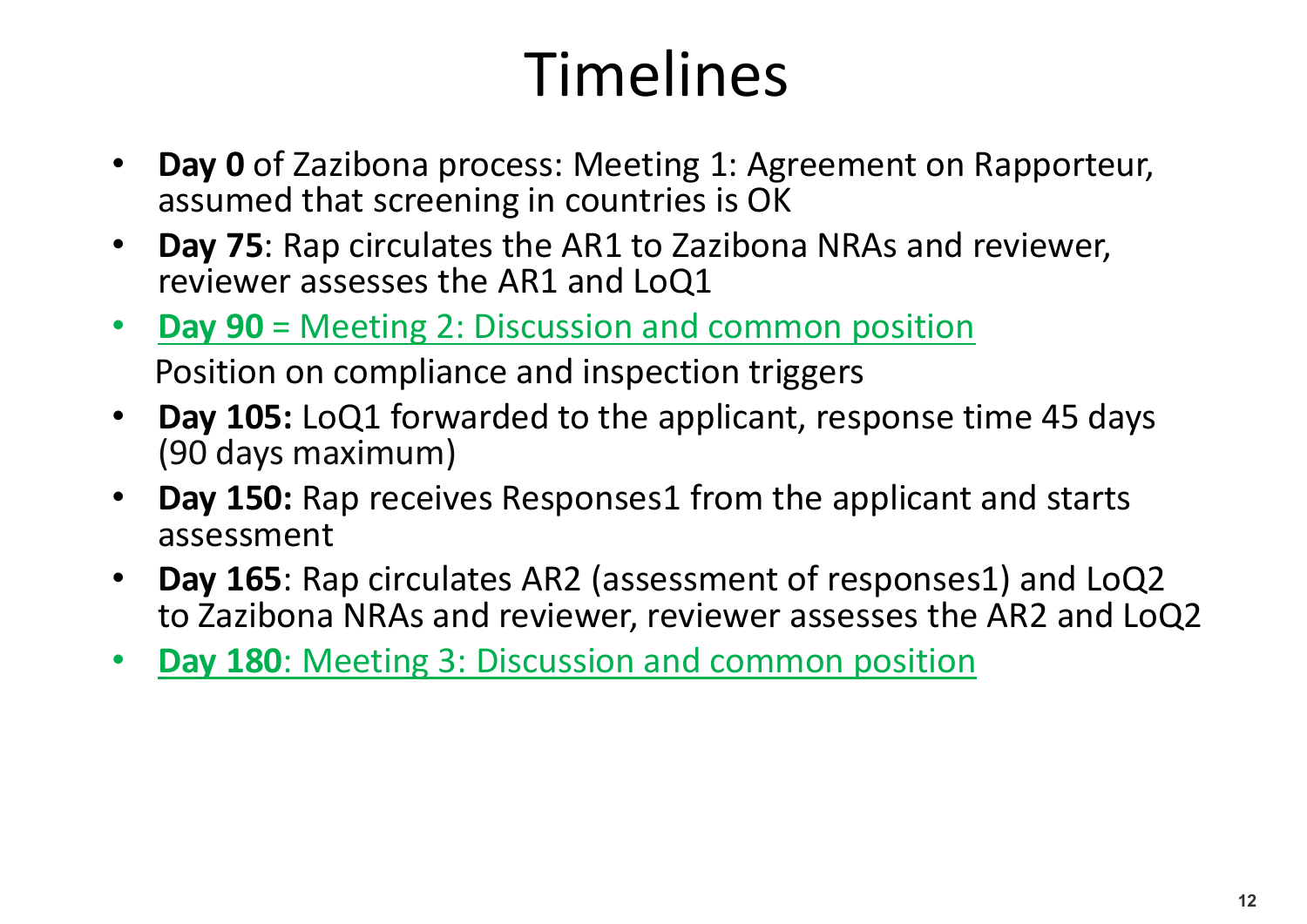#### Timelines

- **Day 195:** LoQ2 forwarded to the applicant, response time 45 days (90 days maximum)
- $\bullet$  **Day 240:** Rap receives Responses2 from the applicant and starts assessment
- **Day 255**: Rap circulates AR3 (assessment of responses2) and proposed position on registration to Zazibona NRAs and reviewer, reviewer assesses the AR3 and proposed position
- **Day 270**: Meeting 4: Discussion and adoption of position on non/recommendation of registration
- $\bullet$ **Day 285**: Rapporteur circulates final Zazibona position
- $\bullet$  **Day 330**: Countries are expected to decide on registration and reject/register
- **Day 360**: Meeting 5: Collection of information on national registrations (differences recorded) and dates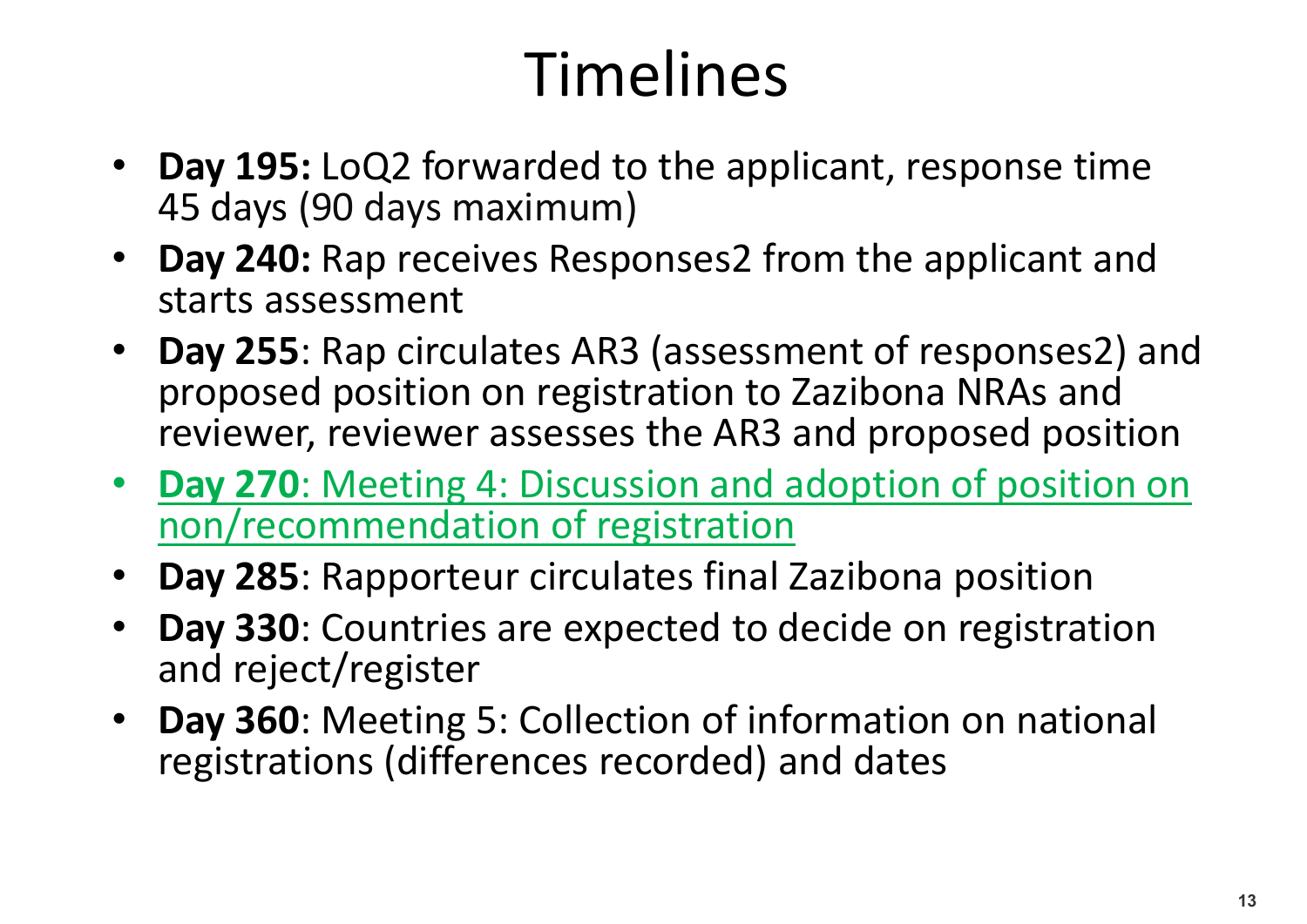#### Zazibona process design **Applicant's agenda**



**Zazibona agenda**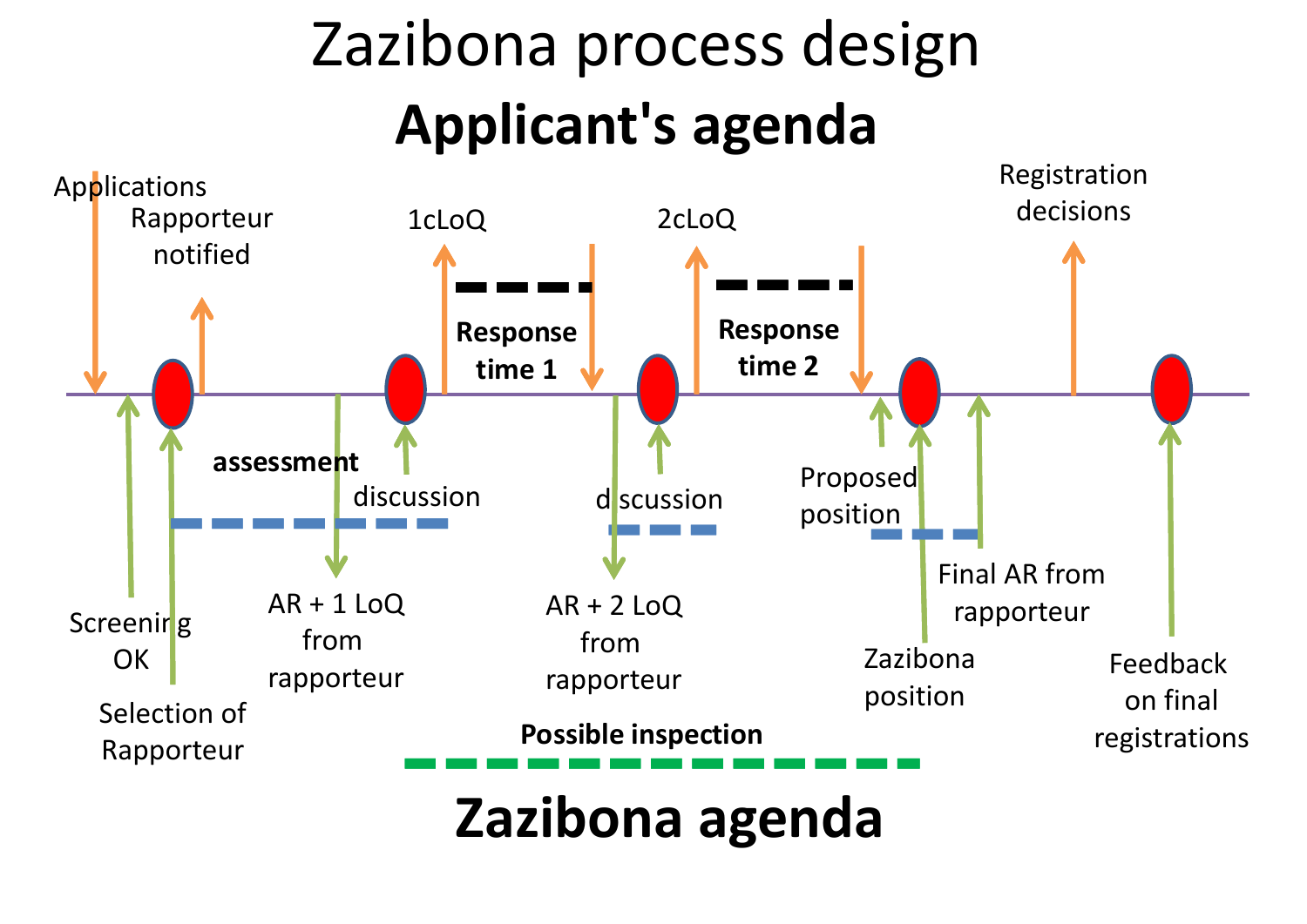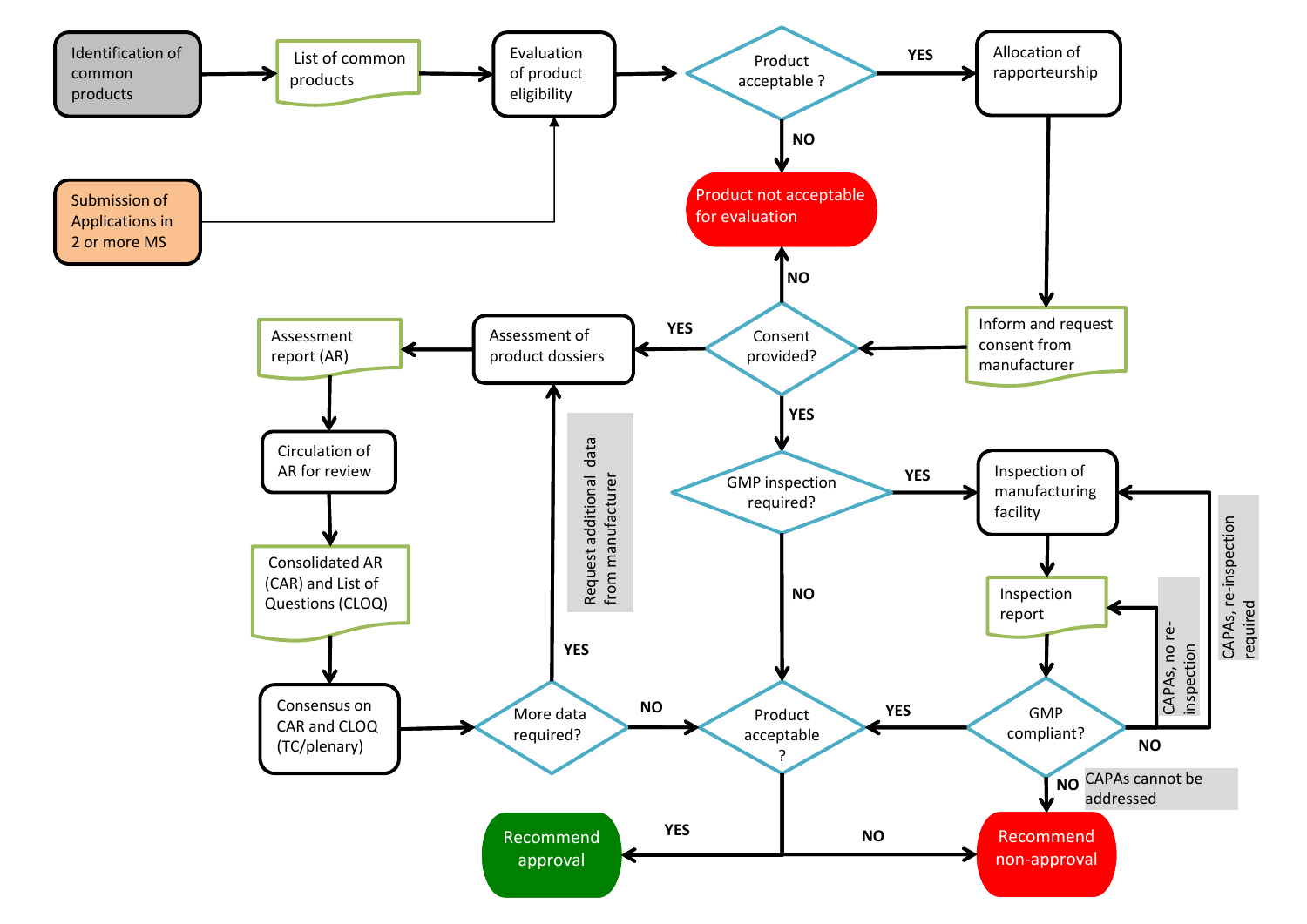$\bullet$  **WHO PQT-m performs QA on the Assessment Reports** 

 $\bullet$  **Outcomes of Assessments and Inspections would be made available (Transparency on Decision Making)**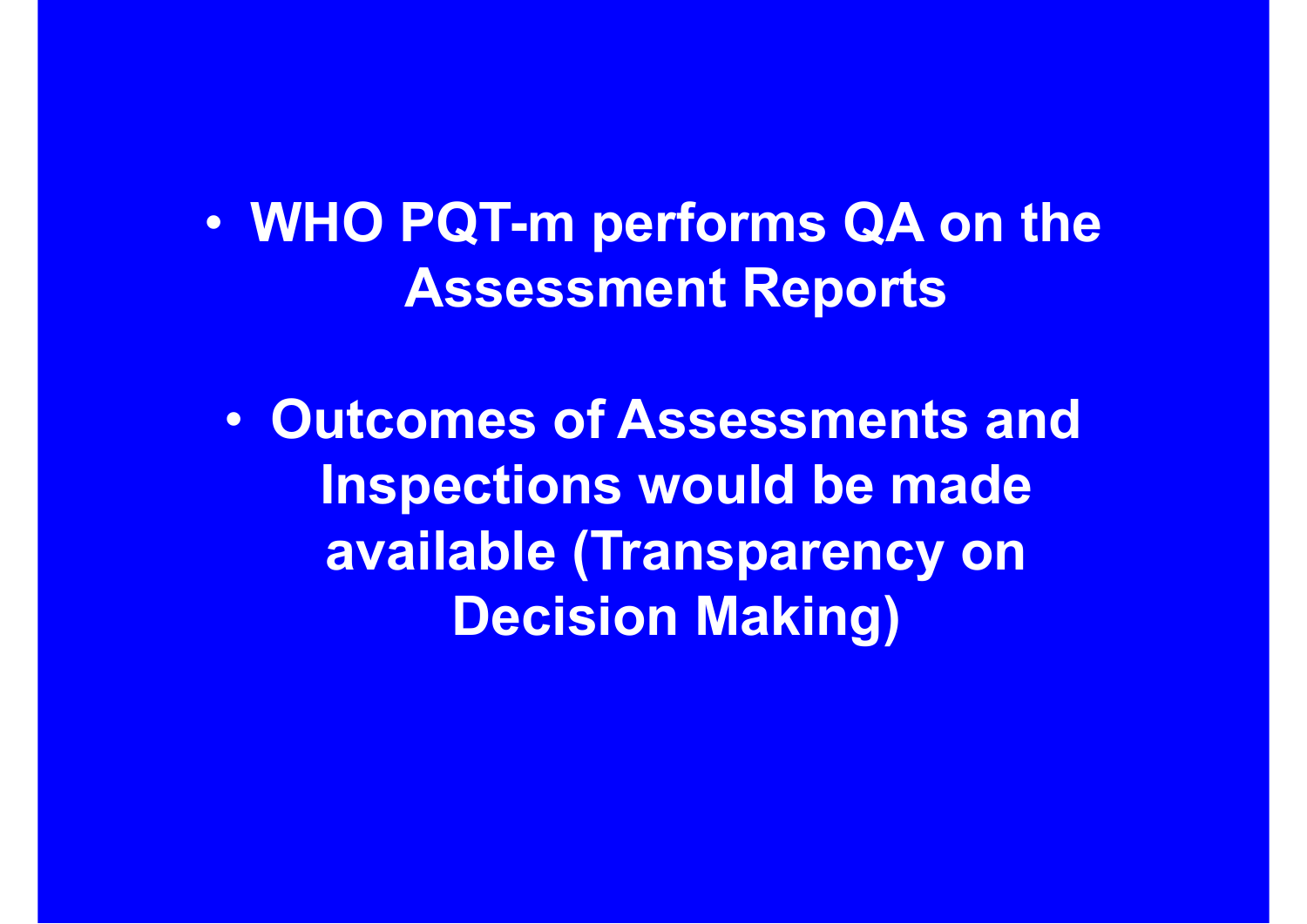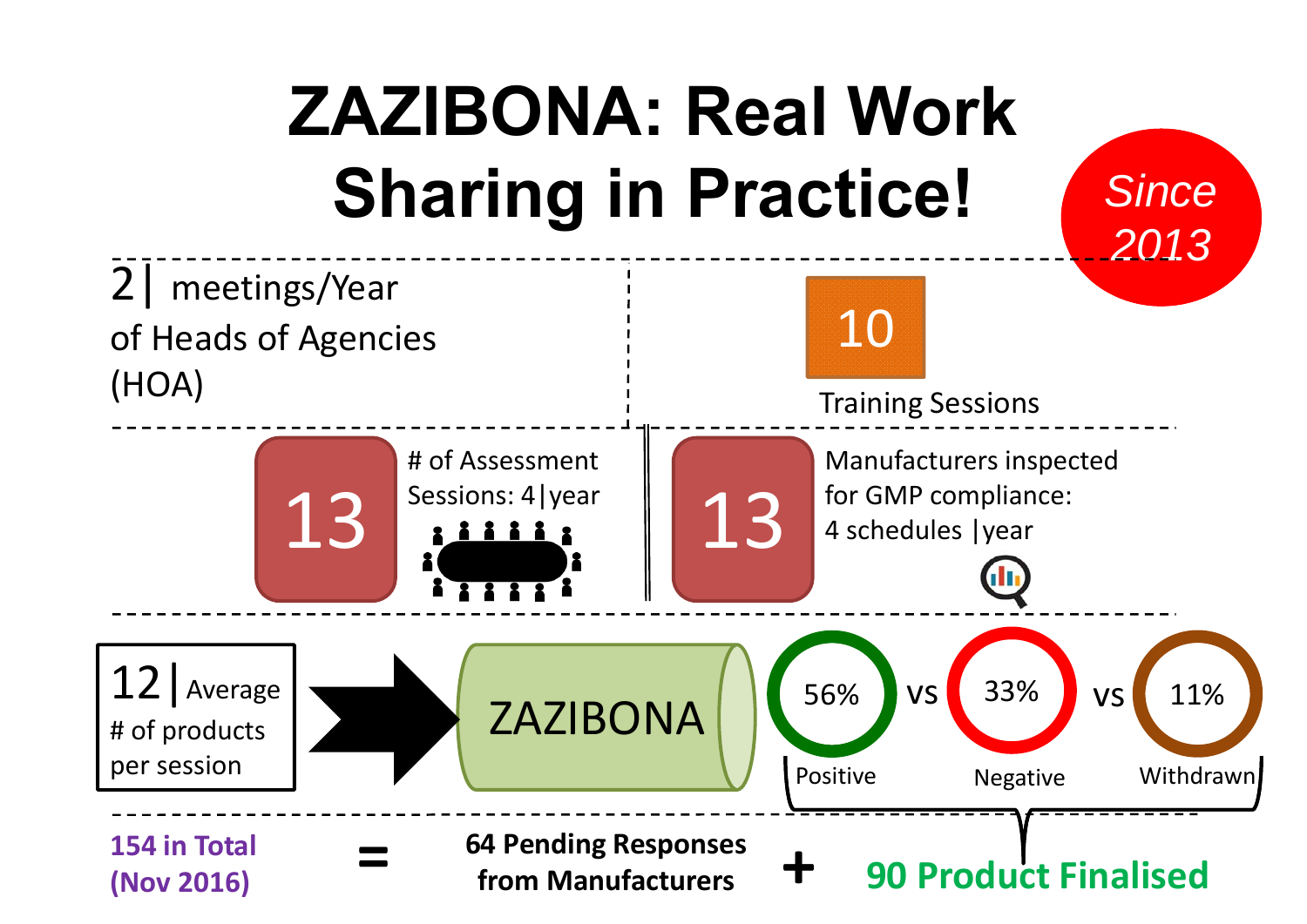#### **Results continued…**

• **Median time** to recommendation: 9 months

(*including regulators and manufacturer/ applicant's time to respond to queries*) [Target is 270 days (9 months)]

- The **mean review cycles** were 2.5 per product [target is 2 cycles]
- **Average response time**: 3 months for manufacturers to respond to queries [target is 3 months]
- **Median time for final approval** at the national level (after Zazibona process) was 1.5 months (range 0.2 – 6 months) [target is 2 months]. (*based on data from two countries* )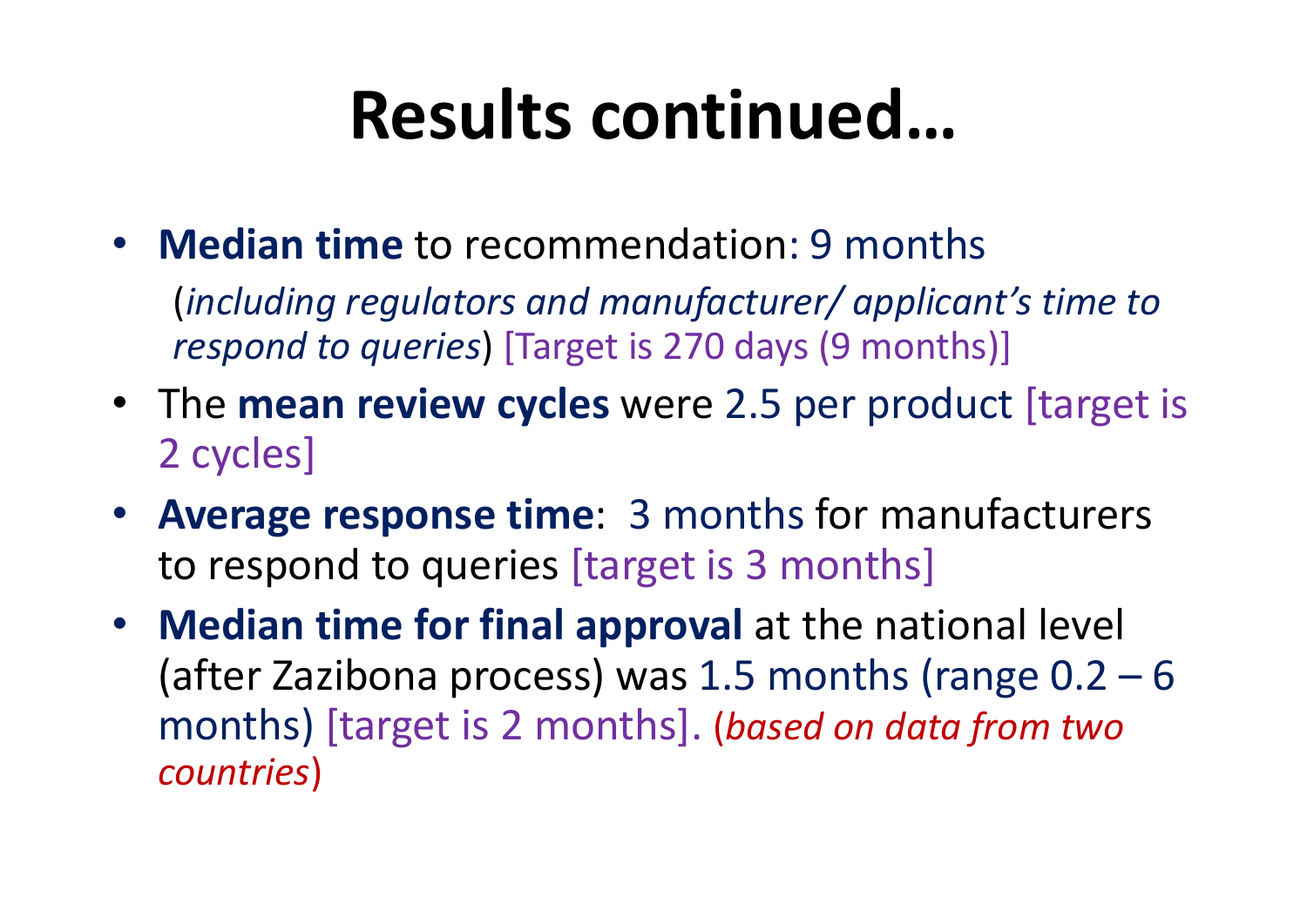### **What ZAZIBONA is not…**

- • Replacement of the NMRAs
	- – Only focuses on the review and inspection process
	- Actual registration is done at the national level i.e., requires actual submission of product application to the countries following applicable national requirements i.e. application fees *etc.,*
- • Centralised procedure
	- –There is no central single submission (…yet)
	- But same dossier submission to all the countries based on the SADC CTD and registration guidelines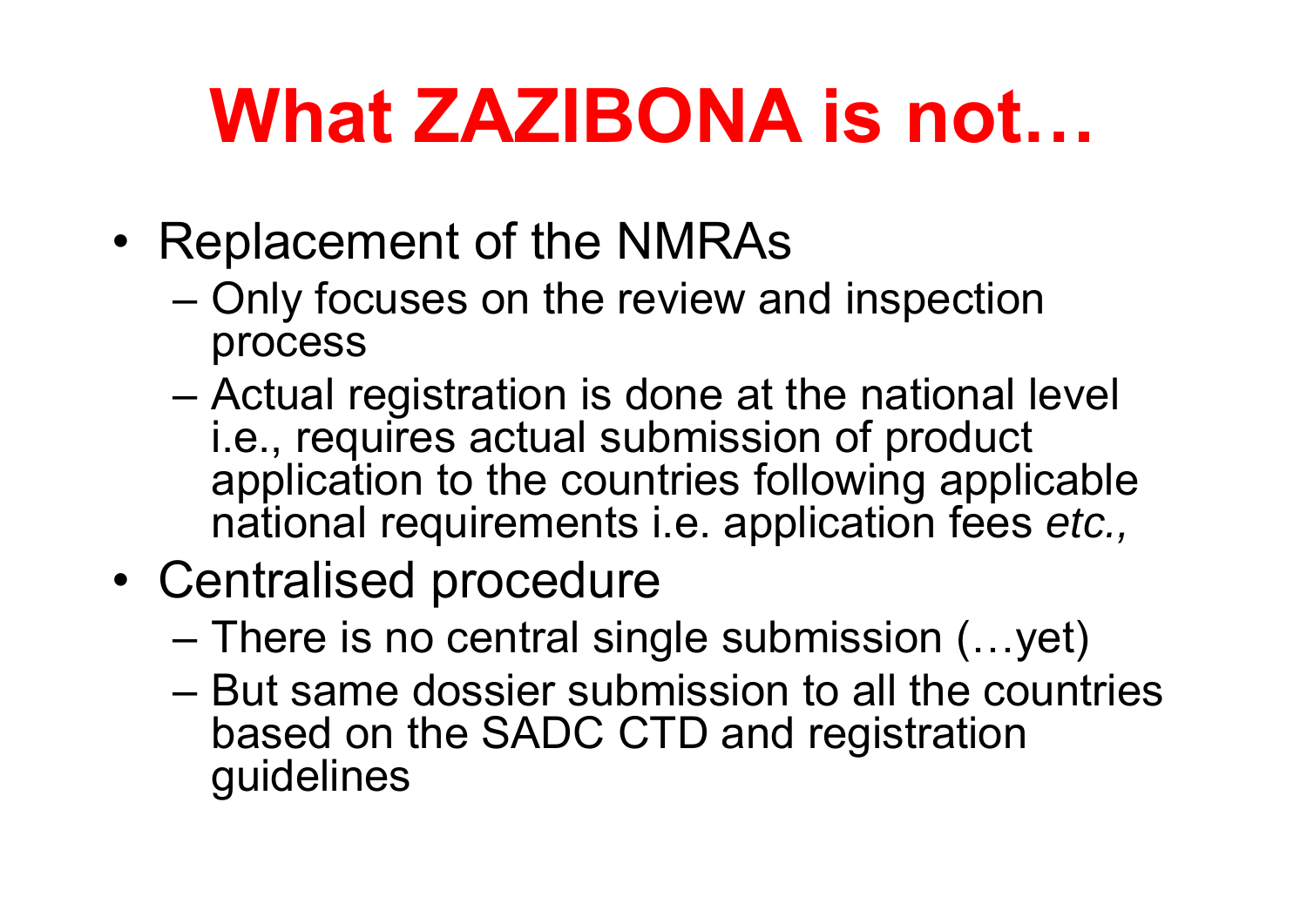## **Concluding Points**

- Potential mechanism for improving the regulatory systems in LMICs
	- – $-$  Efficiency & effectiveness
- Sustainability & Ownership
	- –- Costs effectiveness (value for money)
		- Average cost of the process **USD\$4, 500 per product** *(i.e. for the Zazibona meetings excluding NMRA costs, GMP costs and coordination costs)*
	- – $-$  Reduce the number of assessors per Zazibona session from **three** to **two** per country for 2017
	- – Meetings (incl. the conferencing costs) organised and hosted by Member States
- Risk based approach
- •**Transparency**
- •Regulatory capacity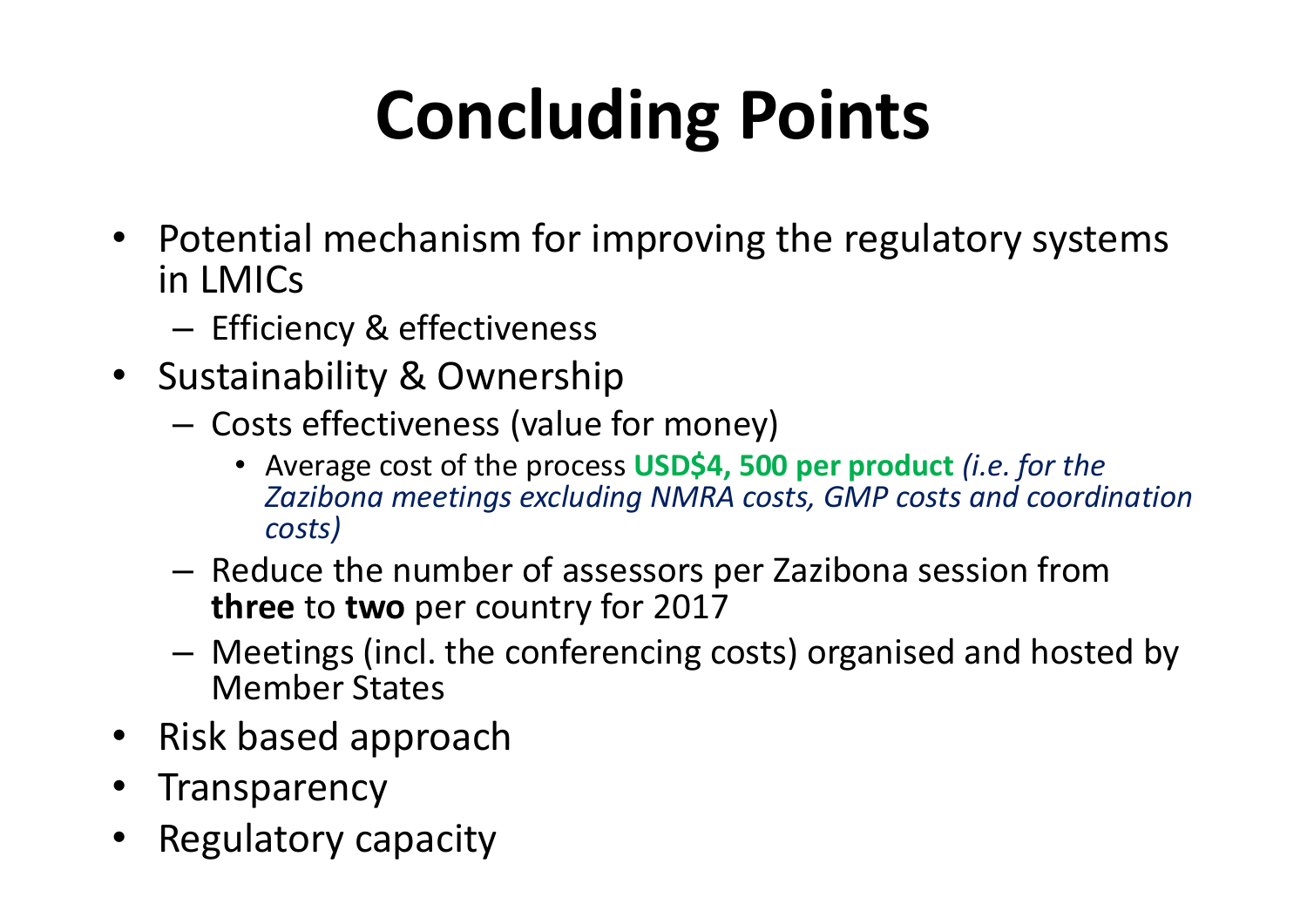![](_page_20_Picture_0.jpeg)

#### Regulators

![](_page_20_Picture_2.jpeg)

![](_page_20_Picture_3.jpeg)

#### Patients

#### Manufacturers